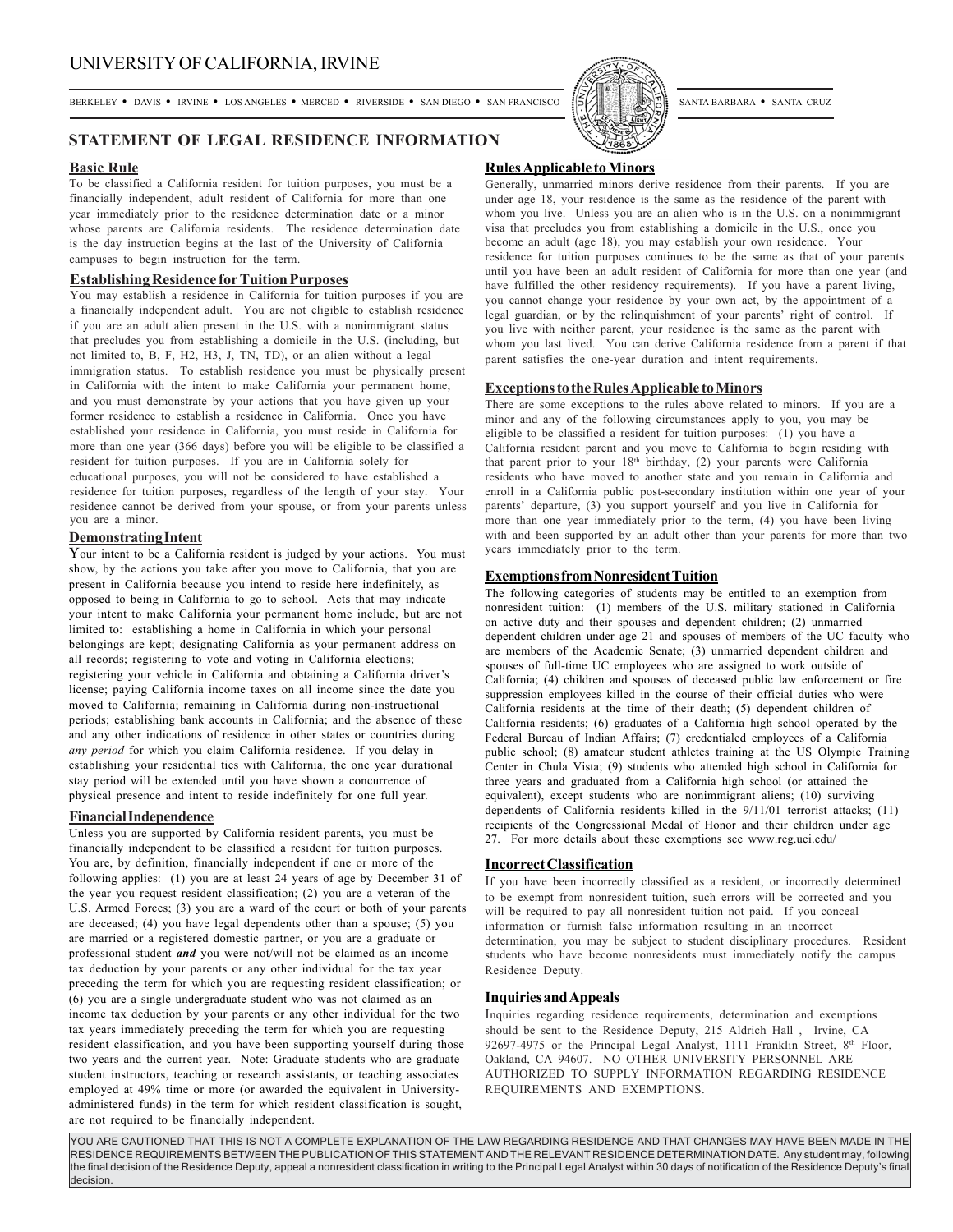## Instructions For Completing The Statement Of Legal Residence

All students are required to file a Statement of Legal Residence form with the Office of the Registrar, regardless of whether classification as a California resident is requested. All new students are initially classified as nonresidents until a completed Statement of Legal Residence form is received, and classification as a California resident is thereafter approved. Those students who claim to be residents of California, but are determined to be nonresidents under University residence regulations, will be notified by mail of their nonresident classification following the final review of their Statement of Legal Residence form. Read and answer each question carefully. Remember to enclose all required photocopies and written explanations. Complete all sections of your Statement of Legal Residence form, and return it to the Registrar's Office promptly. *NOTICE: failure to provide complete and accurate information will result in a nonresident classification*. *Failure to submit a Statement of Legal Residence form for the term for which you have been admitted to the UCI campus will result in a block being placed on your future registration account.*

At the top of your Statement of Legal Residence, please indicate the quarter and the year for which you have been admitted to UCI. In addition, please indicate whether you have been admitted as a new or returning student, and whether you are an undergraduate or graduate student.

**Step 1** Complete this section by printing the information requested in the spaces provided. **Note: Parent information refers to your natural or adoptive parents only, and does not include stepparents or guardians unless expressly noted. If you are/will be 24 years of age by December 31st, you are not required to provide information regarding your parents, but you must respond to all questions regarding yourself.**

For "person(s) with whom you live": If your parents are divorced or separated, and you spend time living with both of them, indicate the parent with whom you spend the majority of your time.

If you are a ward of the court, please provide documentation.

If a parent is deceased, enter only his/her name and the date and place of death in the space provided.

**Step 2** Answer "yes" or "no" for you, your father and your mother.

For questions #2 and #3, the Resident Alien Card is sometimes referred to as a "Permanent Resident Card" or "Green Card." If you and/or your parents physically possess a valid Resident Alien Card, enter the "A" number(s) and the "date(s) awarded" in the spaces provided. **You must attach a photocopy of both sides of the Resident Alien Card(s) that you, your father and mother currently possess.** If you and/or your parents have applied for a Resident Alien Card, but have not yet received it, provide a photocopy of the Approval Notice for your immigrant petition (I-130 or I-140) and the Receipt Notice for your Application to Adjust to Permanent Resident Status (I-485) from the Immigration and Naturalization Service.

If applicable, indicate your visa type(s) in the space(s) provided for question #4. For example, A1-3, B1-2, C1-3, TROV, D, E1-2, F1-2, G1-5, H1-4, I, J1-2, K1-2, L1-2, M1-2, N8-9, NATO1-7, O1-3, P1-4, Q, R1-2, S5-6, TN (professionals), TD or V.

If you answer "yes" for you and/or your parents for question #4, and you claim to be a resident for tuition purposes, **you must submit a photocopy of the picture page of your and/or your parents' passport(s) and the front and back of the I-94 Card(s).**

**Step 3** For questions #5 and #6, answer "yes" or "no." If claim to be a resident of California, and answer "yes" for question #5 for you, your father and/or mother, you must provide the date(s) that indicate when California was first established as the permanent home. If you answer "no" for question #6 due to a temporary absence from California, you must provide the date(s) of return to California.

If you answer "no" to question #6 because you have never lived in California, simply leave the dates below question #6 blank.

If you answered "yes" to question #7, and you claim to be a resident of California, attach a written explanation describing the nature of your absence(s) from California. Your explanation should include your date(s) of departure from California, date(s) of return to California, and the reason for your absence(s) (e.g., vacation, employment, education, etc.).

**Step 4** For question #8, answer "yes" only if you have had the specific item for the entire preceding 12 months.

If you do not have an item at all, mark "no." If you do have an item, but have had it for less than 12 months, mark "no" and attach a photocopy of that item to your Statement of Legal Residence.

**Step 5** If you claim to be a resident of California, and answered "yes" to any of the items in question #12, attach a written explanation stating whether this item is currently maintained outside of California and, if so, why it is not maintained within California.

**Step 6** If you or the parent(s) upon whom you are dependent is a member of the U.S. military, currently stationed in California on active duty, answer "yes" for the appropriate question (#16 and/or #17).

**Step 7** Answer questions #19-24 for the current year, last year and two years ago. For question #21, indicate the source(s) of your financial support (e.g., employment, parents, financial aid, etc.) for the current and two previous calendar years.

### **Student Signature required**

Carefully review your answers for Steps #1-7, and read the information in the "Signature Required" box. Sign your name, indicate today's date and your location in the spaces provided. Finally, detach this information sheet and submit your Statement of Legal Residence with all required documents to:

Office of the Registrar 215 Aldrich Hall University of California, Irvine Irvine, CA 92697-4975

### *Petition for Resident Classification (for continuing students)*

If you are a continuing student who is classified as a nonresident for tuition purposes, and you believe that you will be eligible for resident status for a future quarter, you must submit a Petition for Resident Classification (not this Statement of Legal Residence form) to the Office of the Registrar, 215 Aldrich Hall, no later than the published deadline date for the quarter you wish to be classified as a California resident.

#### **Time Limitation for Providing Documentation**

If additional documentation is required for residence classification or for a tuition exemption, you will be allowed to submit documentation until the last day of the term for which residence classification is requested.

#### *Questions?*

You may visit our web site at: http://www.reg.uci.edu. , or contact the Residence Deputy in the Office of the Registrar at (949) 824-6129 or e-mail Res-Dep@uci.edu.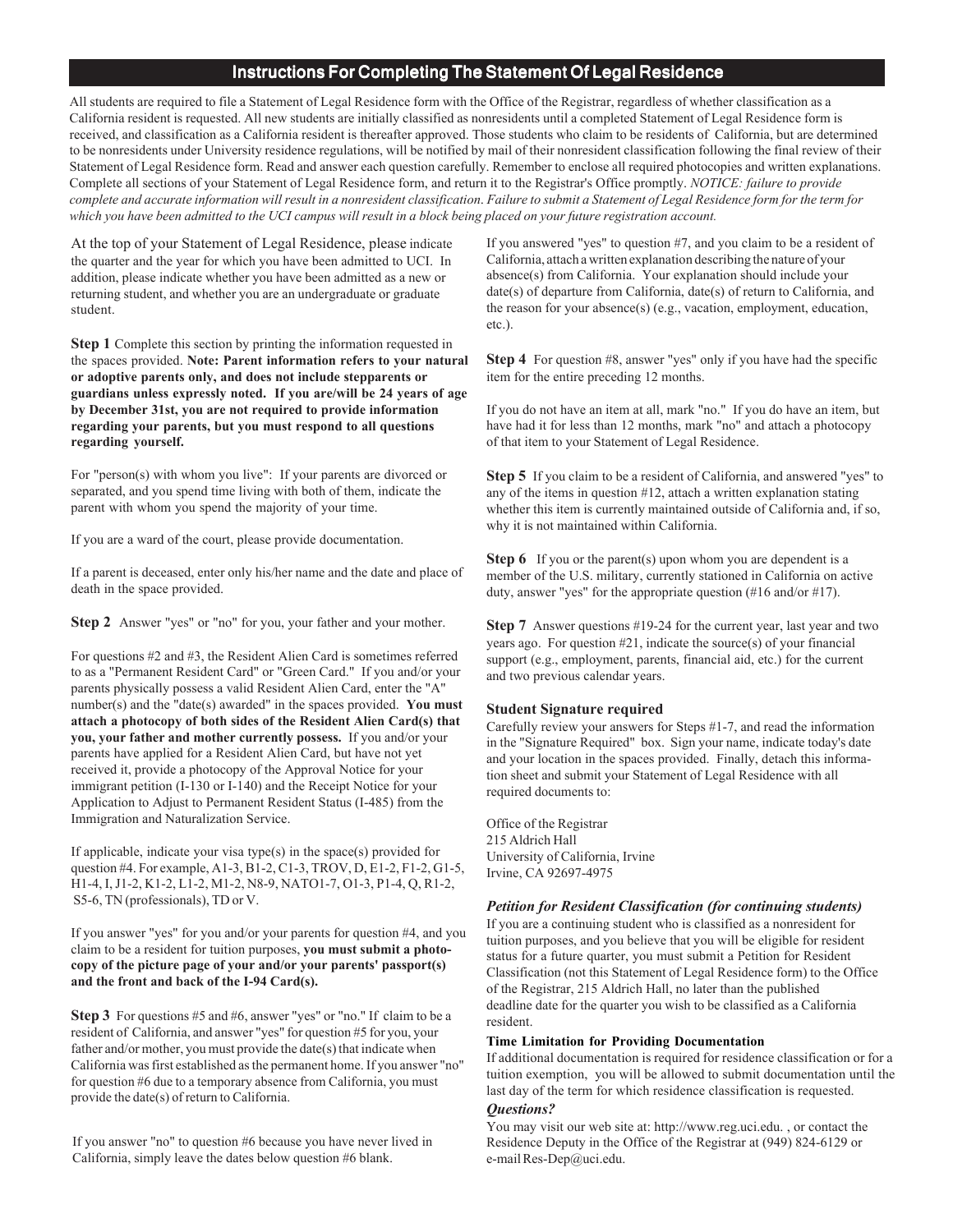# **THE UCI Statement of Legal Residence**

|                                                                      | Term: Fall _______ Winter _______ Spring                                                                                                          | Visa Expiration Date YYYYMMDD                                                                                                                                         |                                              | For Residence Deputy's Use                   |                                                      |  |
|----------------------------------------------------------------------|---------------------------------------------------------------------------------------------------------------------------------------------------|-----------------------------------------------------------------------------------------------------------------------------------------------------------------------|----------------------------------------------|----------------------------------------------|------------------------------------------------------|--|
|                                                                      | Registration Status: New Returning<br>PARENT INFORMATION IS NOT REQUIRED IF YOU ARE 24 YEARS OF AGE OR OLDER                                      | Level: Undergraduate   Graduate                                                                                                                                       |                                              |                                              |                                                      |  |
| Step1                                                                | Your full legal name: last, first, middle                                                                                                         |                                                                                                                                                                       | Student Identification Number                |                                              |                                                      |  |
|                                                                      | Your current mailing address: number, street, city, state, zip code                                                                               |                                                                                                                                                                       |                                              | Social Security number                       |                                                      |  |
| USE INK PEN AND<br>PRINT CLEARLY                                     | Your permanent home address: number, street, city, state, zip code                                                                                |                                                                                                                                                                       | Date of birth                                | Age                                          |                                                      |  |
|                                                                      | Your email address                                                                                                                                |                                                                                                                                                                       | Your phone number                            |                                              |                                                      |  |
|                                                                      |                                                                                                                                                   | If you do not claim to be a California resident, check the box to the right, complete Step 2, sign and date as required on the reverse side.                          |                                              |                                              |                                                      |  |
|                                                                      |                                                                                                                                                   | If you wish to be considered for classification as a California resident, you must complete the remainder of this form.                                               |                                              | Your marital status: (check one)             |                                                      |  |
|                                                                      | Person(s) with whom you live: (check one)                                                                                                         |                                                                                                                                                                       | single                                       |                                              |                                                      |  |
|                                                                      | □ father and mother stather only □ mother only<br>  other (specify)                                                                               | $\exists$ yes $\Box$ no<br>Are you a veteran of the U.S. armed forces?   yes no                                                                                       | $\Box$ married<br>divorced                   | Date<br>Date                                 | State _<br>State __                                  |  |
|                                                                      |                                                                                                                                                   | Are you a graduate of a California high school?<br>$ yes $ no                                                                                                         | domestic partner Date                        |                                              | State —                                              |  |
| BIOLOGICAL OR ADOPTIVE FATHER'S full legal name: last, first, middle |                                                                                                                                                   |                                                                                                                                                                       |                                              | If deceased, enter date and place of death.  |                                                      |  |
|                                                                      | His permanent home address: number, street, city, state, zip code                                                                                 |                                                                                                                                                                       |                                              |                                              |                                                      |  |
|                                                                      | BIOLOGICAL OR ADOPTIVE MOTHER'S full legal name: last, first, middle                                                                              |                                                                                                                                                                       |                                              | If deceased, enter date and place of death.  |                                                      |  |
| Her permanent Home address: number, street, city, state, zip code    |                                                                                                                                                   |                                                                                                                                                                       |                                              |                                              |                                                      |  |
|                                                                      |                                                                                                                                                   |                                                                                                                                                                       |                                              |                                              |                                                      |  |
| Step2                                                                | Complete each question and attach all required photocopies.                                                                                       |                                                                                                                                                                       | Yourself                                     | <b>Your Father</b>                           | <b>Your Mother</b>                                   |  |
|                                                                      |                                                                                                                                                   |                                                                                                                                                                       | $\Box$ yes $\Box$ no<br>$\Box$ yes $\Box$ no | $\Box$ yes $\Box$ no<br>$\Box$ yes $\Box$ no | $\sqrt{ }$ yes $\sqrt{ }$ no<br>$\Box$ yes $\Box$ no |  |
|                                                                      |                                                                                                                                                   |                                                                                                                                                                       |                                              |                                              |                                                      |  |
|                                                                      |                                                                                                                                                   | $dateawarded$ / /                                                                                                                                                     |                                              |                                              |                                                      |  |
|                                                                      | your mother's A#                                                                                                                                  | date awarded<br>date awarded                                                                                                                                          |                                              |                                              |                                                      |  |
|                                                                      |                                                                                                                                                   |                                                                                                                                                                       |                                              |                                              |                                                      |  |
|                                                                      |                                                                                                                                                   | You must provide the A#, date awarded and attach a photocopy of both sides of the                                                                                     |                                              |                                              |                                                      |  |
|                                                                      |                                                                                                                                                   | Permanent Resident Card(s) that you, your father and your mother currently possess.                                                                                   |                                              |                                              |                                                      |  |
| 3.                                                                   |                                                                                                                                                   | Have you applied for permanent resident status, but do not yet have your Resident Alien Card?3)                                                                       | $\Box$ yes $\Box$ no                         | $\Box$ yes $\Box$ no                         | $ $ yes<br>$\vert$ no                                |  |
|                                                                      |                                                                                                                                                   | 4. Do you have a valid nonimmigrant visa issued by the Immigration and Naturalization Service (INS)? 4)                                                               | $ $ yes $ $ no                               | $ $ yes $ $ no                               | $ {\rm yes} $<br>  no                                |  |
|                                                                      | your visa type ______________ your father's visa type _______________ your mother's visa type __________                                          |                                                                                                                                                                       |                                              |                                              |                                                      |  |
|                                                                      |                                                                                                                                                   | You must attach a photocopy of the passport and both sides of the I-94 Card(s) that                                                                                   |                                              |                                              |                                                      |  |
|                                                                      |                                                                                                                                                   | reflect the nonimmigrant visa status maintained by you, your father and your mother.                                                                                  |                                              |                                              |                                                      |  |
| Step <sub>3</sub>                                                    | Complete each question and include dates.                                                                                                         |                                                                                                                                                                       | Yourself                                     | <b>Your Father</b>                           | <b>Your Mother</b>                                   |  |
|                                                                      |                                                                                                                                                   | 5. Have you considered California to be your permanent home for at least the entire preceding 12 months? 5)                                                           | $\Box$ yes $\Box$ no                         | $\Box$ yes $\Box$ no                         | $\sqrt{y}$ yes $\sqrt{y}$ no                         |  |
|                                                                      |                                                                                                                                                   |                                                                                                                                                                       |                                              |                                              |                                                      |  |
|                                                                      |                                                                                                                                                   |                                                                                                                                                                       | Dates are required for classification as a   |                                              |                                                      |  |
|                                                                      | date California became your <i>mother's</i> permanent home $\frac{1}{\sqrt{1-\frac{1}{2}}}$                                                       |                                                                                                                                                                       | California resident                          |                                              |                                                      |  |
|                                                                      | 6. Have you, your father and mother been physically present in California continuously since birth or                                             |                                                                                                                                                                       |                                              | $\Box$ yes $\Box$ no                         | $\Box$ yes $\Box$ no                                 |  |
|                                                                      |                                                                                                                                                   |                                                                                                                                                                       |                                              |                                              |                                                      |  |
|                                                                      | date your father most recently returned to California $\frac{1}{\sqrt{1-\frac{1}{2}}\sqrt{1-\frac{1}{2}}\sqrt{1-\frac{1}{2}}\sqrt{1-\frac{1}{2}}$ |                                                                                                                                                                       |                                              |                                              |                                                      |  |
|                                                                      | date your mother most recently returned to California [144]                                                                                       |                                                                                                                                                                       |                                              |                                              |                                                      |  |
|                                                                      |                                                                                                                                                   | 7. Have your, your father's and mother's physical absences from California exceeded a total time of 6 weeks                                                           | $\neg$ yes $\neg$ no                         | $\Box$ yes $\Box$ no                         | $ $ yes $ $ no                                       |  |
|                                                                      | time of absence exceeds 6 weeks within the preceding 12 months. Specific dates                                                                    | You must attach a written explanation of all absences from California if the total time<br>and the reason for each absence must be provided for you and your parents. |                                              |                                              |                                                      |  |